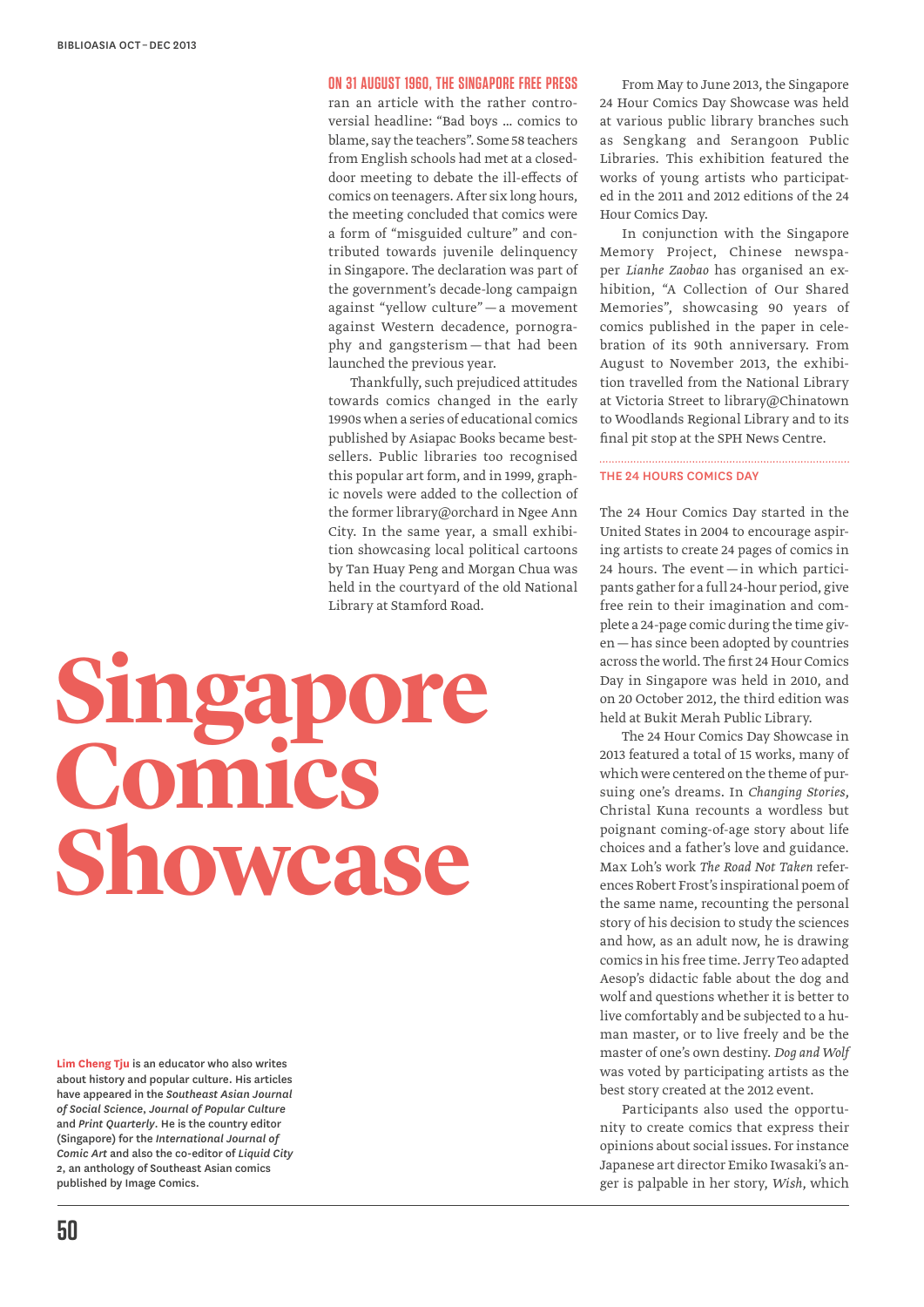documents the discrimination and sexual harassment faced by women in Japan.

*Wish* is one of many autobiographical comics created at the Comics Day event. This genre is a recurrent one among many artists in America and has its Southeast Asian counterparts among Indonesian artists such as Tita Larasati and Sheila Rooswitha. Local artists who have adopted this genre include Koh Hong Teng and Troy Chin. Following in a similar autobiographical vein, albeit in a more lighthearted style, is Hanse Kew's *Bundle of Joy*, a simple story about his journey to fatherhood.

Other past works include humour strips, such as Clio Ding's *Kevin* and *Magical Nonsense* (2011), and adventure stories such as Benjamin Chee's *Gate of Joy* (2012), which are influenced by the Japanese manga and anime styles of cartoons. Many of the artists are still developing and finding their own voices and it is encouraging to see these talents bravely exploring their creativity in public.

#### A Collection of Our Shared Memories

In 1923 and 1929 respectively, Chinese language newspapers *Nanyang Siang Pau* and *Sin Chew Jit Poh* were founded. In 1983, they merged to form *Lianhe Zaobao*, and this year, it celebrates 90 years of Chinese newspaper publishing in Singapore. Supported by the Singapore Memory Project, "A Collection of Our Shared Memories" is an exhibition tracing 90 years of cartoons published in these newspapers.

These cartoons serve as mirrors of our times, their subject matter revolving around everyday issues such as food, work, housing and transport, reflecting the socio-political changes that took place in Singapore. In the 1920s and 1930s, most of the cartoons in *Nanyang Siang Pau* and *Sin Chew Jit Poh* focused on China, which was not surprising as many of the artists as well the editor of *Sin Kwang*  (the pictorial supplement of *Sin Chew Jit Poh*), Tchang Ju Chi, were migrants from China. The newspapers served as a news link between the Chinese immigrants in Singapore —most of whom were sojourners and did not intend to settle down —and their homeland.

In the 1930s, the cartoons began to cover more local topics and issues. This can be attributed to the editorship of





Dai Yinglang at *Wenman Gie* (*World of Literature and Cartoons*), the arts supplement of *Nanyang Siang Pau*. Dai wanted the cartoons to document the lives of the locals, especially the poor. Influenced by the Chinese writer, Lu Xun, he believed that art should serve the people and that it could spark radical changes in thinking and in society. These works marked the early signs of discontentment with British colonial rule in Singapore.

However, with the outbreak of the Sino-Japanese War in 1937, the Chinese press and its cartoons refocused their attention on the war efforts back in China, with anti-Japanese cartoons appearing on the front page of the *Nanyang Siang Pau*. When Japan finally invaded Singapore in 1942, many Chinese writers and artists, including cartoonists, were executed during Operation Sook Ching, a military campaign aimed at ridding Singapore's Chinese community of its anti-Japanese elements. In response to this, and in memory of his fallen comrades, artist Liu Kang published *Chop* 



*Suey*, a collection of cartoons depicting Japanese atrocities in Singapore, in 1946.

#### Cartoons of the 1950s and 1960s

The Japanese Occupation of Singapore was a clear indication that the people could not depend on the British for protection and that they should strive towards independence. While the cartoons of the 1950s reflected the anti-colonial fervour of the times, it was not just pro-Independence cartoons that were popular. Cartoons had a part to play in shaping the culture and values of a fledgling nation that was transitioning from colonial rule to self-government. Cartoons in the 1950s were also moralistic in tone, attack-

(clockwise, from top) A sampling of comics that have appeared in *Nanyang Siang Pau*: "Let's hope that the fervour to clean up the city will last long", Xu Zhen Di, *Nanyang Siang Pau*, 25/10/1968; "Tell Daddy I'm quitting work!", Ong Sher Shin,*Nanyang Siang Pau*, 6/2/1972; "The social butterfly", *Nanyang Siang Pau*, 1/4/1950.